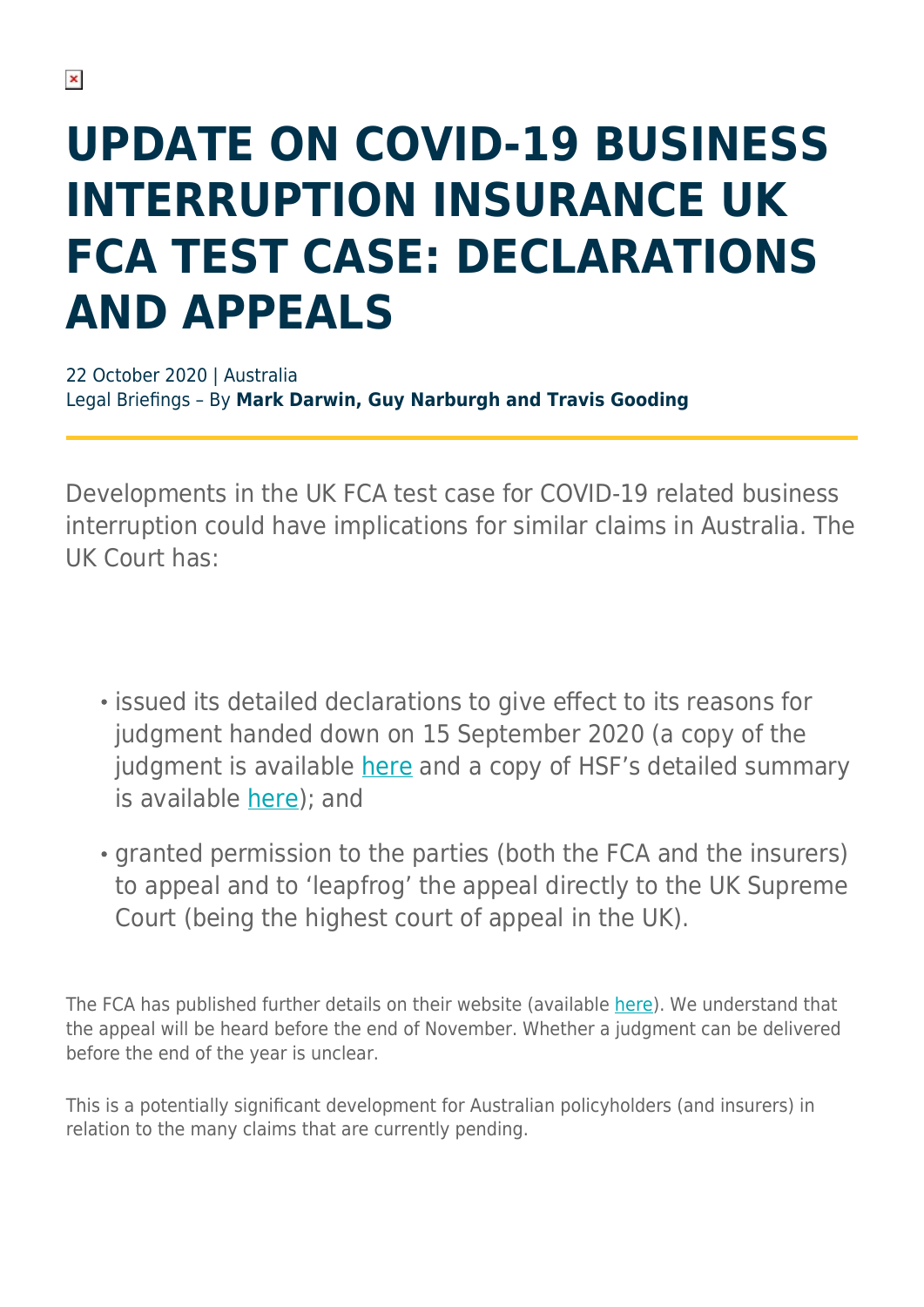## **DECLARATIONS IN THE UK FCA TEST CASE**

The declarations (available [here\)](https://www.fca.org.uk/publication/corporate/bi-insurance-test-case-high-court-declarations-order.pdf) crystallise the Court's reasons as set out in the judgment into specific orders. They are detailed and address each of the insurers, and their specific policies, in turn. However, there are a number of general observations which may be of use to policyholders.

**Disease and prevalence:** In relation to COVID-19 generally, the declarations include (in reference to specific phrases used in specific policies) that:

- COVID-19 is a human infectious or contagious disease;
- to have been sustained or to have occurred (in a given area), COVID-19 did not have to be verified by medical testing or a medical professional; and
- the policyholder bears the burden of proving COVID-19 occurred within the area stated by the policy (if any). The declarations note a range of evidence that may be sufficient, including certain data published by stated UK government agencies if they are the best available evidence in a particular case.

**Causation / Trends:** In relation to issues of causation and the operation of the trends clause:

- the national COVID-19 outbreak is one indivisible cause, or alternatively each occurrence of COVID-19 is a separate, but effective, cause of a national action and any consequential business interruption; and
- the correct counterfactual for assessing business interruption is to assume that once cover under the policy is triggered none of the elements of the insured peril were present.

**Wordings of specific extensions:** The Court made specific declarations in relation to specific clauses. Those declarations are context dependent, with some words – such as 'vicinity' – imposing different requirements depending on the context in which it appears. Policyholders should therefore closely consider the wording of the extensions to their particular policy against the declarations (and reasons) issued in this matter.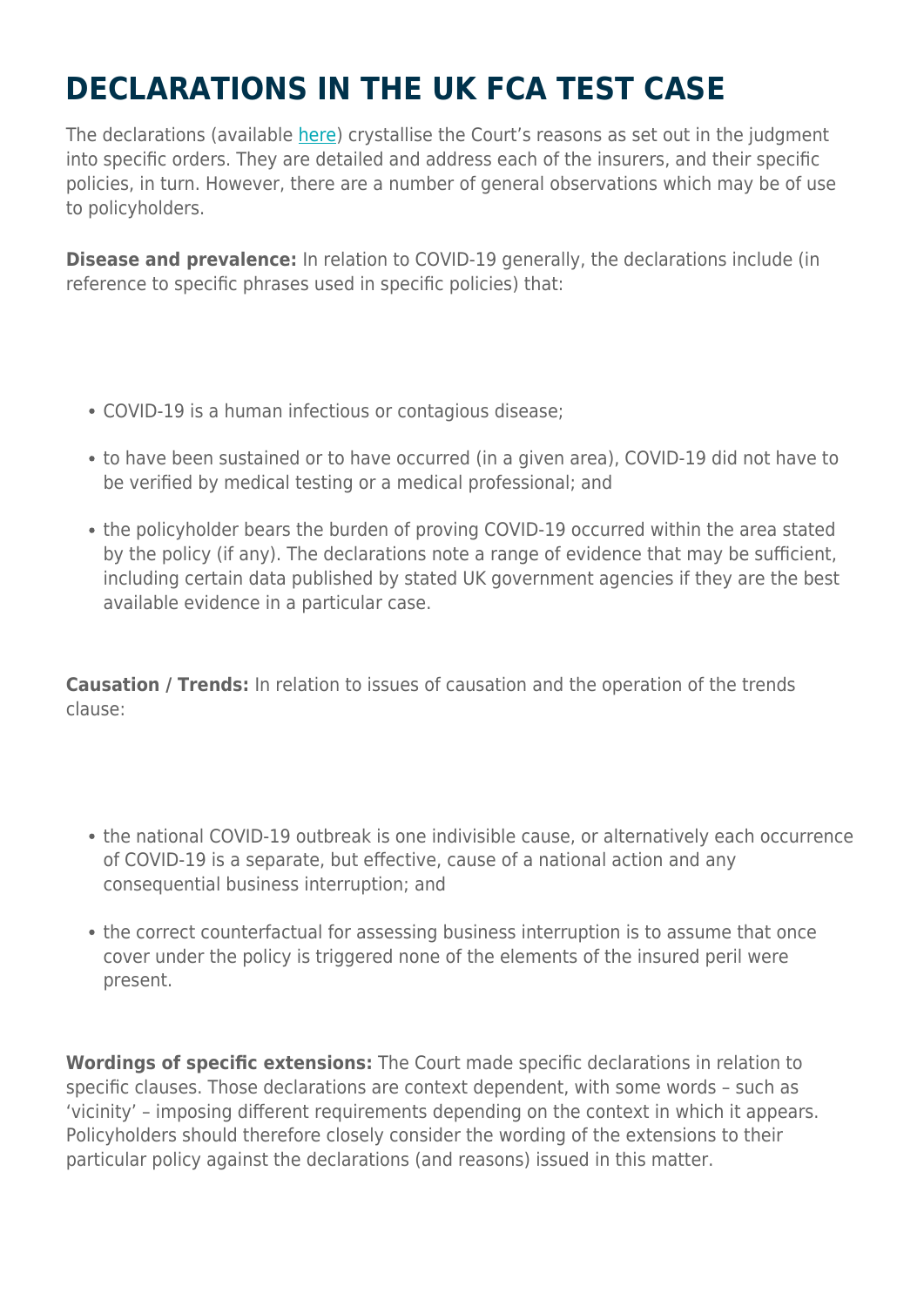However, the declarations do highlight that there are a number of key aspects to many extension clauses which policyholders should pay particular attention to:

- **Must the event occur within a stated area?** Many policies state areas in which particular events must occur. It is important to closely examine these requirements, both in relation to what the specified area is (noting that the word 'vicinity' can have different meanings in different contexts) and what event is required to occur (i.e. whether a nationwide occurrence of COVID-19 is sufficient).
- **What type of action is required?** Depending on the wording used by the policy, a mere instruction or recommendation may be sufficient. Other times specific legislative / regulatory action with the force of law may be necessary.
- **How must that interruption affect the business?** Depending on the wording used by the policy a simple interruption to business may be sufficient. Alternatively a greater interruption such as a prevention or an 'inability to use' may be necessary to trigger coverage.
- **What causal relationship is required?** Different extensions may require different tests of causation. For example, the Court in the FCA test case considers what causal relationship is imported by the word 'following'.

#### **THE GROUNDS FOR APPEAL IN THE UK FCA TEST CASE**

The FCA has also released the applications for permission to appeal, including the proposed grounds for appeal. Separate grounds have been stated by the FCA and the various insurers.

Appeals by insurers, although not identical, broadly cover:

- whether COVID-19 is one indivisible cause;
- the categorisation of the extension clauses as creating a 'composite peril';
- in relation to specific clauses, what is imposed by specific wording stating that the event must occur in a stated area;
- issues of causation, such as the treatment of Oriental Express Hotels, and the operation of the trends and circumstances clause; and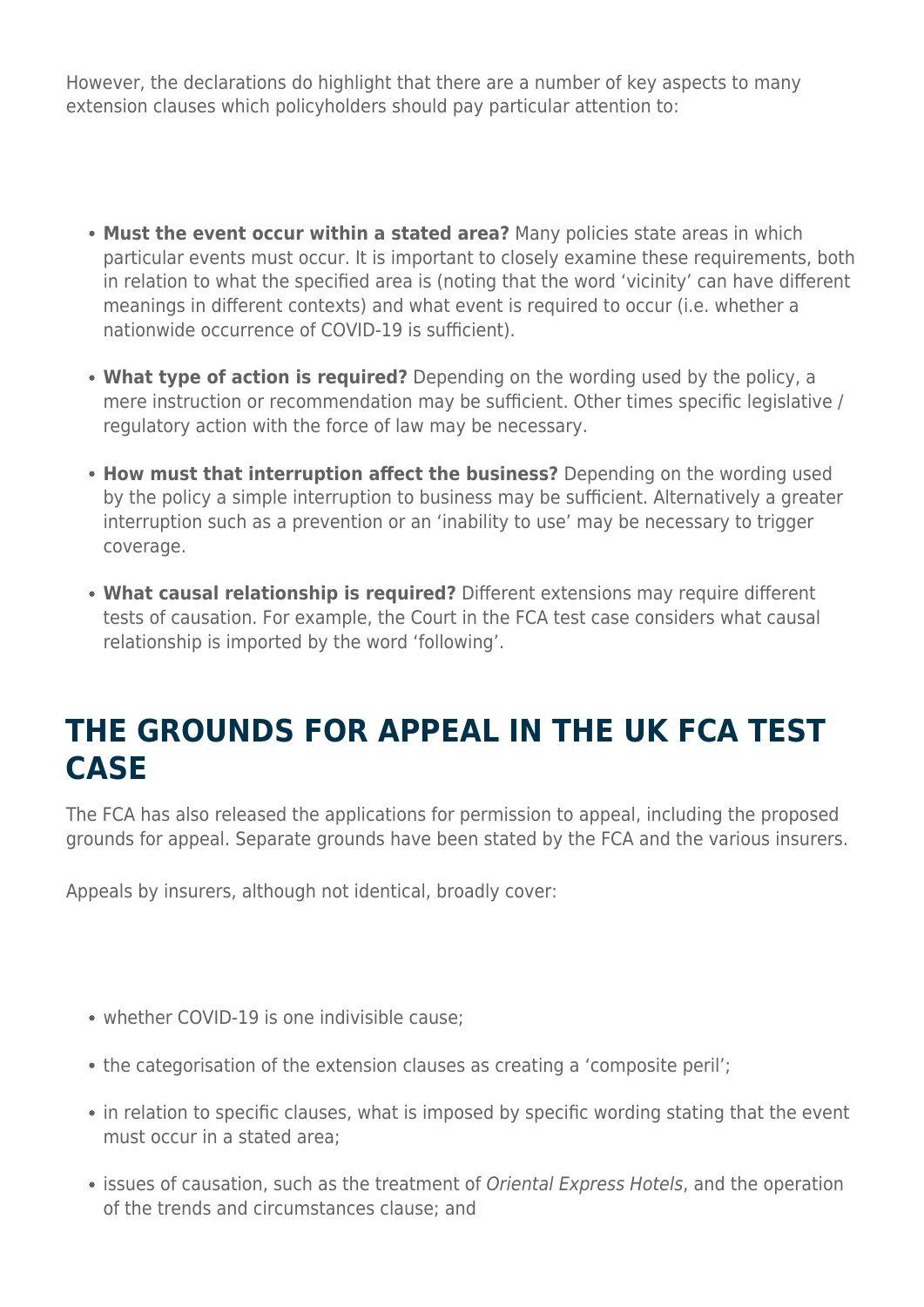• issues specific to the wording used in their particular policies.

The FCA will also seek for some points of the underlying decision to be addressed by the Supreme Court (their application to appeal is available [here\)](https://www.fca.org.uk/publication/corporate/bi-insurance-test-case-fca-application-permission-appeal.pdf). These include:

- whether policyholders' claims should be reduced to reflect the ongoing effect of COVID-19 where that effect arose prior to policy coverage being triggered;
- in relation to specific policies, whether the specified action by an authority must have the force of law (or whether government recommendations are sufficient);
- in relation to specific policies, whether wording such as 'prevention' or 'denial of access' or 'inability to use' require complete closure; and
- in relation to specific clauses, what is imposed by specific wording stating the event must occur in a stated area.

#### **IMPLICATIONS FOR POLICYHOLDERS IN AUSTRALIA**

Policyholders should be:

- closely watching the progress of this decision and the outcome of any appeal (we will provide further updates);
- closely watching the progress of other similar Australian proceedings currently on foot (which will be the subject of a separate update by us within the next fortnight); and
- closely considering the UK test case judgment and declarations in particular in relation to how it may be relevant to the interpretation of specific wordings used in their own policy.

The key for policyholders is not to assume that they do not have a claim and not to assume that a rejection of that claim means that they do not have a valid claim. ASIC has written to insurers ([here](https://download.asic.gov.au/media/5817377/asic-letter-to-insurers-and-brokers-re-bii-expectations-20201016.pdf)) reminding insurers to be careful about what they say in response to claims, warning against positions which could amount to misleading and deceptive conduct.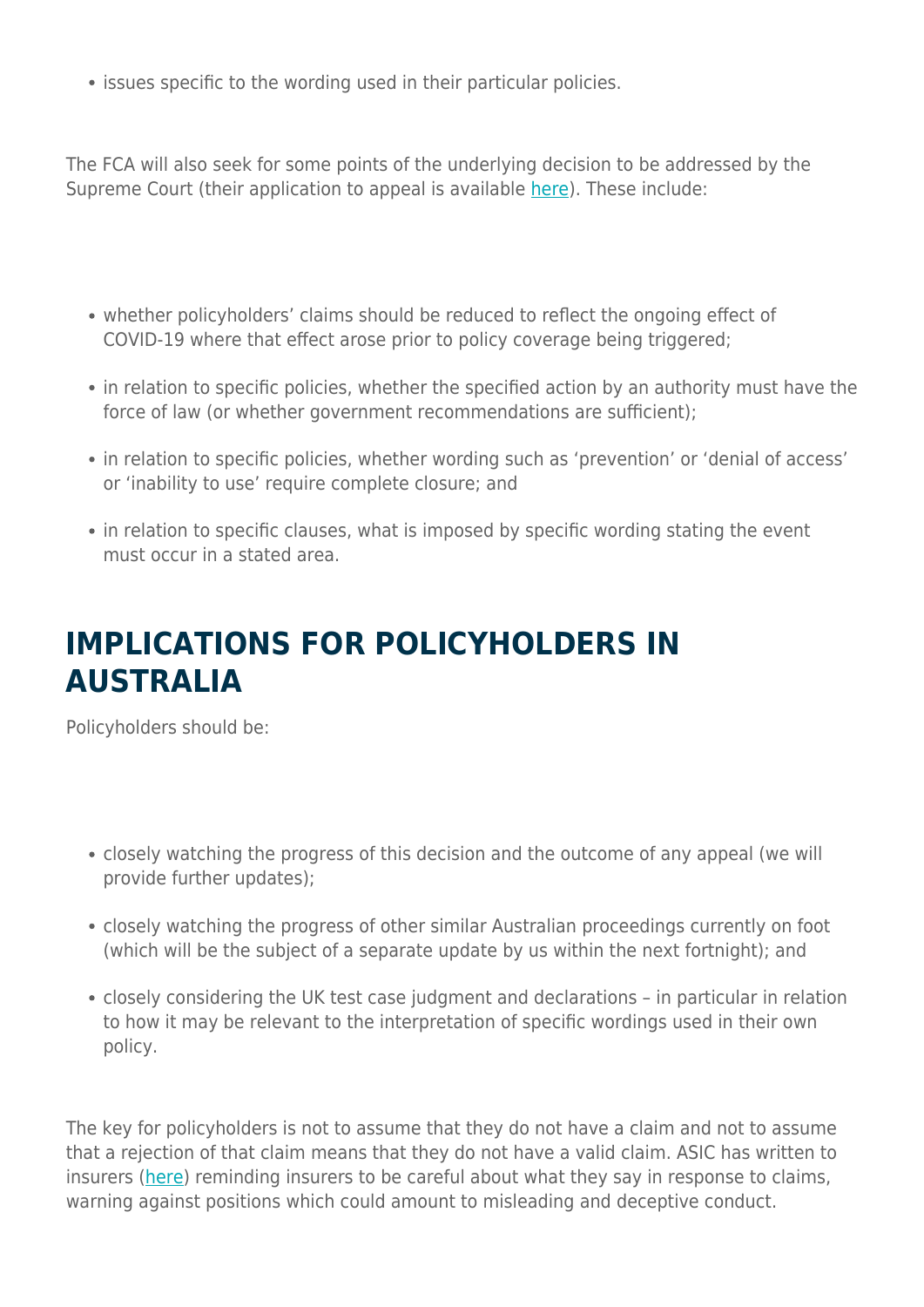As this and other Australian cases demonstrate, there are a number of live issues that are currently being considered. If you suspect that your policy contains extensions that may provide you with a basis to claim, you should seek advice on the clause and your options in exploring your claim.